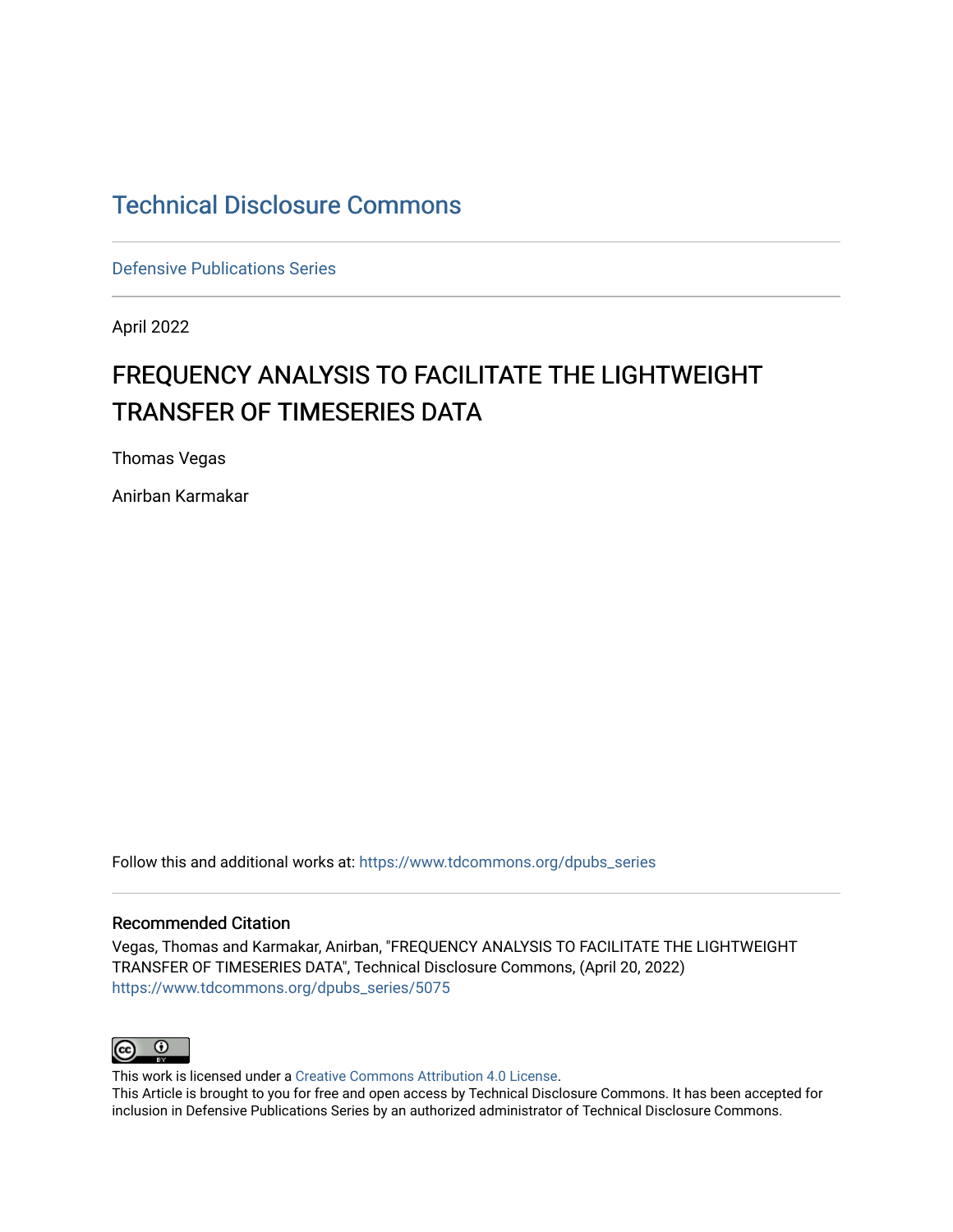#### FREQUENCY ANALYSIS TO FACILITATE THE LIGHTWEIGHT TRANSFER OF TIMESERIES DATA

### AUTHORS: Thomas Vegas Anirban Karmakar

#### ABSTRACT

Internet of Things (IoT) devices can collect diverse amount of data, which can be represented as timeseries data. Such data sent can be aggregated and again sent by intermediate parties. Often the properties of a data set are related to physical phenomena. It would be useful to take advantage of similarities and signal aggregations in order to reduce the size of data transfers. Presented herein are techniques through which multiple data measurements can be clustered together as a two-dimensional matrix. By clustering data measurements in such a manner, simple image processing techniques can be applied to the data such that the data can be transferred under an improved compressed form.

#### DETAILED DESCRIPTION

When considering a set of timeseries data, the data may be represented in a manner such that the amount of data can be compressed using a high compression ratio without making many assumptions regarding the format of the data.

Consider, for example, a set of timeseries data that may be reflective of many temperature measurements across many cities, over the same period of time. Such data may be represented as a two-dimensional (2D) matrix in which the X-axis can indicate time, while the Y-axis can indicate a measurement considered (e.g., a City for temperature measurements).

Presented herein are techniques through which a frequency domain representation may be provided for such timeseries data. For example, to obtain a more localized frequency coefficient, the various measurements can be sorted using the following approach:

- 1. Take first measurement timeseries, use it as current measurement;
- 2. Output a current measurement;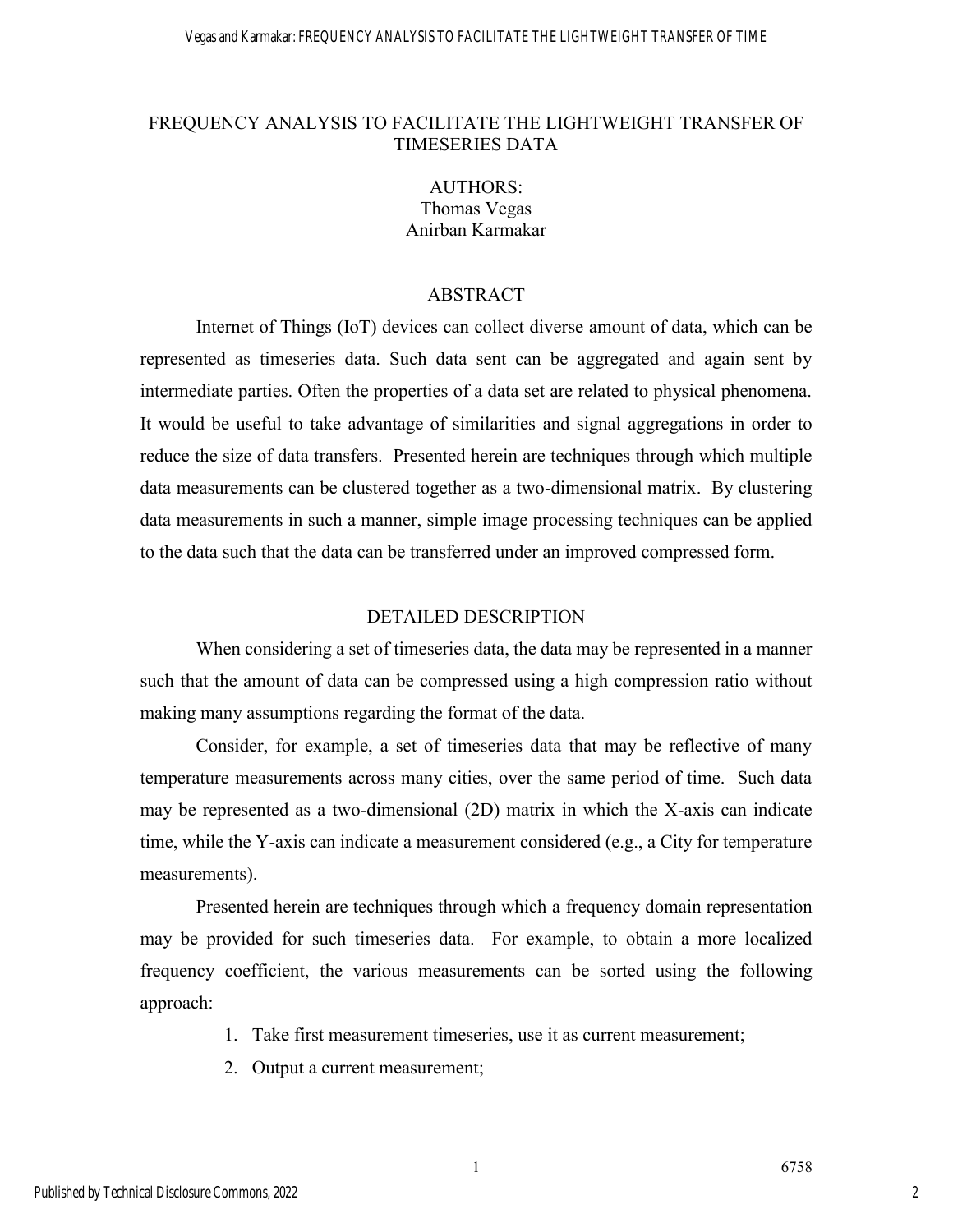- 3. Find, among the remaining timeseries data, a data point that has the highest correlation with respect to the current measurement; and
- 4. Use the located data point as the current measurement, and repeat the process beginning from Step 2 until there are no more measurements left in the timeseries data.

Next, frequency processing can be performed through batching, which provides to the removal of high frequency coefficients. Using that representation, data can be decomposed in frequency coefficients using a standard 2D discrete cosine transform (DCT). The data can then be truncated to zero high frequency coefficients that are representing noise on the time domain data, and each of the coefficients can be quantized within an 8 bit range. Thus, the data that can be transmitted is actually the frequency coefficients, such as a coefficient matrix sent diagonally, to localize similar values in which the coefficients are sent as 8-bits values. On the receiving side, a receiver can perform the inverse processing in order to recover the data in the time domain.

As compared to traditional Fast Fourier Transform (FFT) processing, such processing is generally applied to one-dimensional data (e.g., evolution of temperature over a period of time. In contrast, DCT processing is known to be able to be applied to twodimensional datasets, and is real/sinus based. Thus, this proposal provides for the ability to preprocess multiple sets of one-dimensional data to obtain two-dimensional data sets that will lend themselves well to DCT compression.

With regard to implications regarding the potential loss in fidelity of data due to the transformation prescribed herein, consider various error measurement graphs based on an example simulation, as shown and discussed below. Generally, in cases involving long data sets, error measurements will be minimal.

Consider, for example a simulation involving approximately 50 temperatures measurements for 19 cities and simulated using the process described above. The data represented from such processing using the simulated data set allows a 3x size reduction with trivial encoding.

Without the processing technique prescribed herein the size of the simulated data is 2128 bytes. With a simple 8-bit quantization of the simulated data (not processed using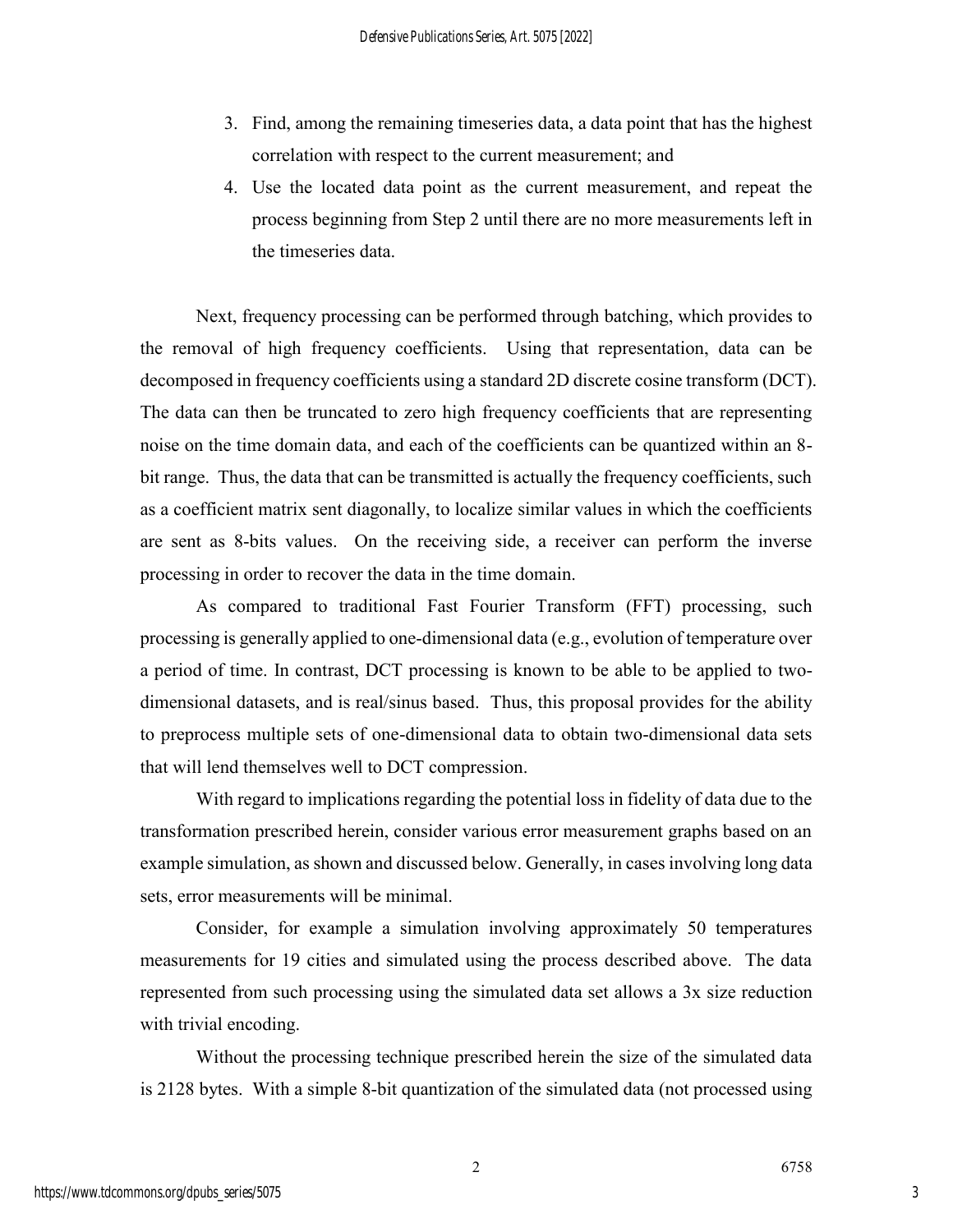the techniques prescribed herein), the data can be reduced to 1064 bytes, which can be compressed to 988 bytes (using XZ compression).

In contrast, the simulated data, when processed in accordance with the DCT processing technique prescribed herein can be reduced to 1064 bytes, and can then be further compressed (using XZ compression) to 356 bytes.

Figure 1A, below, provides a frequency representation, which illustrates that frequency coefficients are much more similar and prone to compression. The error observed for the DCT processing on the simulated data, without any optimizations, is illustrated in Figure 1B.



*Figure 1A: Example Frequency Representation of Simulated Data*